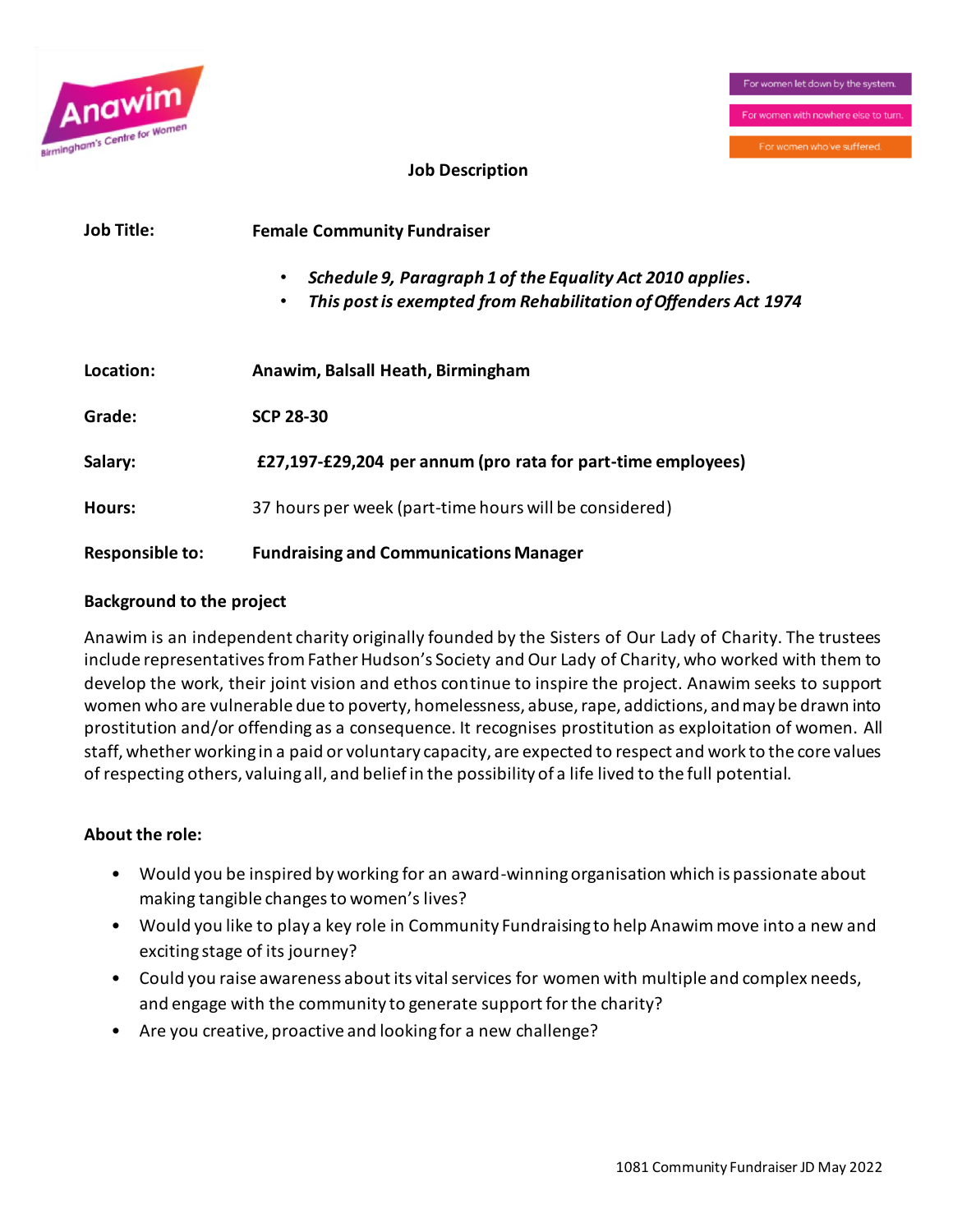We are looking for a Community Fundraiser to join our team who can bring passion, commitment and a fresh perspective to Anawim's fundraising activities. As Anawim is ever changing and developing, we now need to look at how to engage and involve local community and businesses in fundraising to sustain Anawim's services. Working within a passionate and dedicated team to raise Anawim's profile in the local community and strengthen our online presence, this role requires an experienced and innovative person with high level enthusiasm, an understanding of community fundraising, great communication skills and an inclusive, professional approach. We often work collaboratively at Anawim and are looking for someone with the ability to work both independently and as part of a team, who can engage with a

wide variety of audiences, from Anawim's staff and service users, to local businesses and community groups.

The role can be either part time or full time and a combination of home and office working, with an expectation of at least 2 days in office per week. This will be a new role for the organisation and will work alongside the Fundraising and Communications Manager and Communications Officer.

## **Key Responsibilities:**

- Grow income through Community Fundraising, engaging with local businesses and groups, existing supporters plus researching, planning and implementing new fundraising initiatives
- Research and develop links with local places of worship, societies, charities and other organisations and businesses whose values and mission align with that of Anawim's, and will support our cause
- Give talks to raise awareness about Anawim's services with the help of Anawim's women, staff and volunteers. Organise events and fundraising activities along with local groups, schools and businesses
- Liaise with external supporters, staff, volunteers, trustees or service users who are undertaking fundraising to ensure they are equipped with the relevant resources, and support at events where needed. Contact supporters using fundraising pages/platforms to provide them with help and support
- Support to design and deliver events, including generating and distributing publicity, as well as digital fundraising campaigns, ensuring brand consistency at all times
- Working alongside Anawim's Communications Officer, support with Anawim's external newsletter, digital marketing campaign planning, identifying and planning potential partnership events, basic website maintenance and creating publicity materials using Canva
- Along with the Fundraising and Communications Manager, be a point of contact for donors and supporters, maintaining a highly personalised approach throughout the donor journey
- Manage and grow income from collection pots, Anawim's text donate and QR code options in the local community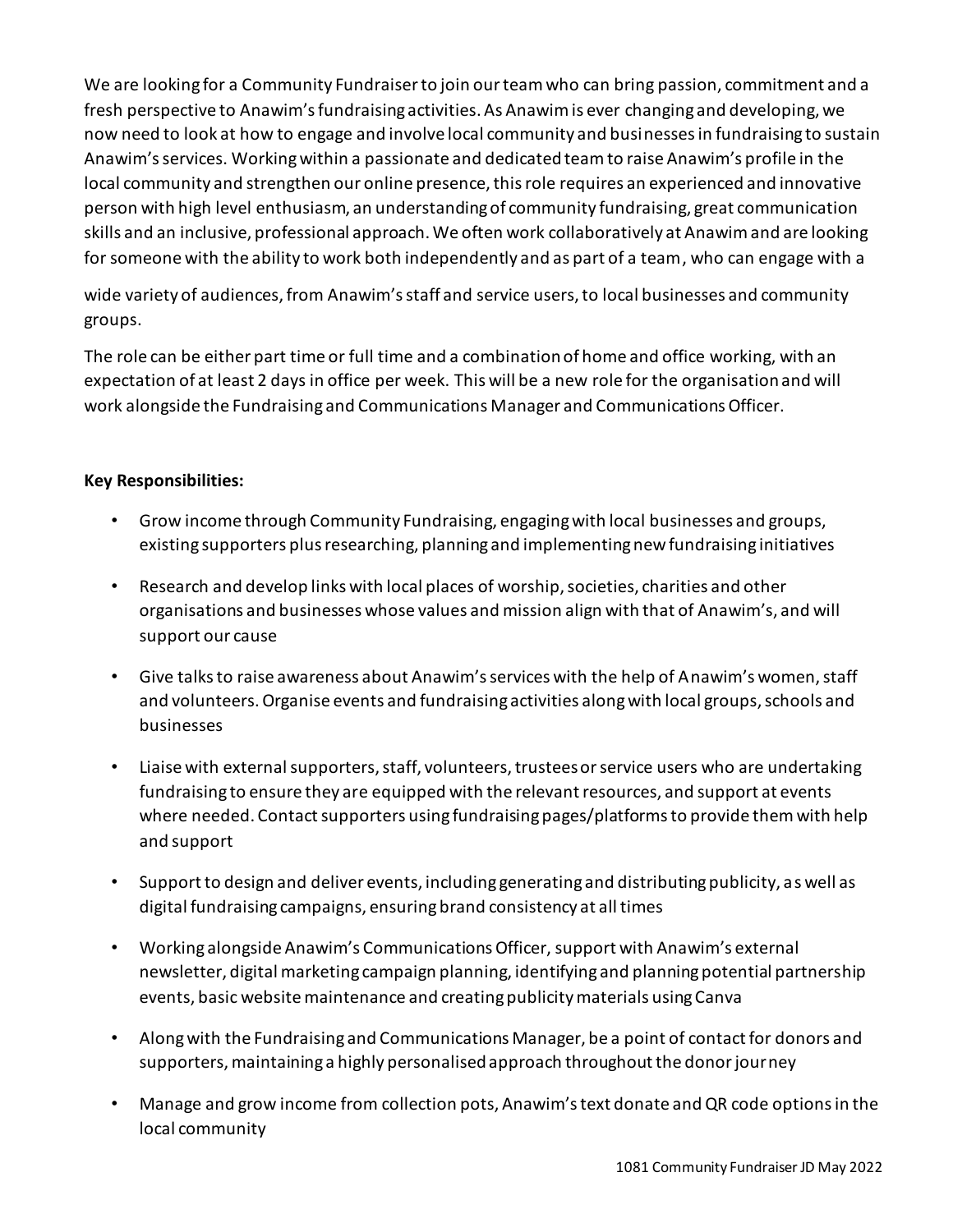- Support to collect and manage donor information and supporter details using Anawim's CRM database in line with GDPR policies and processes
- Support Anawim's corporate donors and encourage their support and participation in our events and appeals
- Support the Fundraising and Communications Manager to deliver a Community Fundraising Strategy which will later include working towards KPI's (Key Performance Indicators)
- Ensure all Community Fundraising procedures are in line with current legislation and the Fundraising Code of Conduct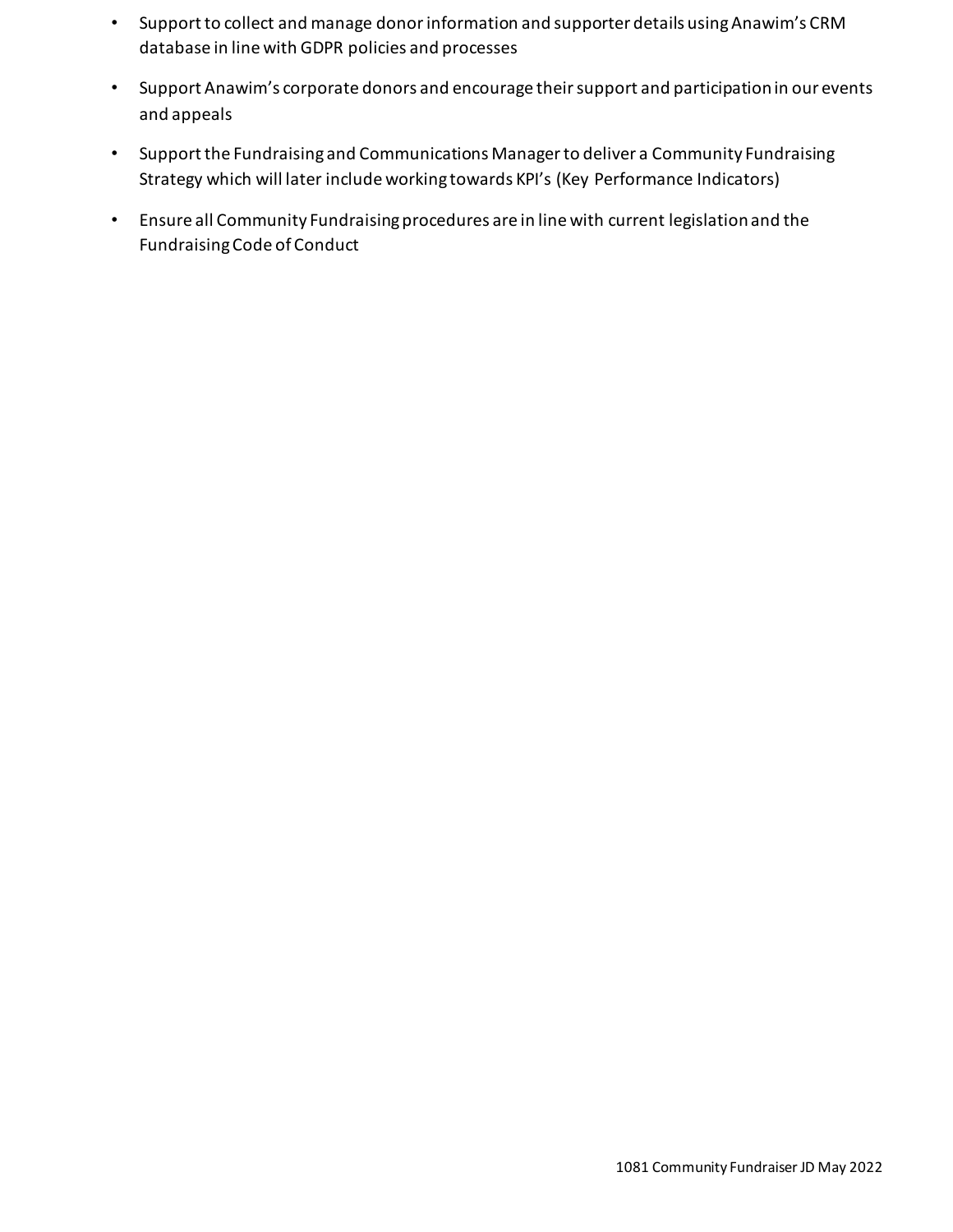#### **PERSON SPECIFICATION**

## **Job Title: Community Fundraiser**

# **Location: Anawim, Balsall Heath, Birmingham**

| Area                           | <b>Essential</b>                                                                                                                                                                                 | <b>Desirable</b>                                                                                                            | <b>Method of</b><br><b>Assessment</b> |
|--------------------------------|--------------------------------------------------------------------------------------------------------------------------------------------------------------------------------------------------|-----------------------------------------------------------------------------------------------------------------------------|---------------------------------------|
| <b>Qualifications</b>          |                                                                                                                                                                                                  | Fundraising qualification or<br>similar                                                                                     | A, D, I, R                            |
| <b>Experience</b>              | Experience of raising funds in a<br>community setting<br>Recent and relevant experience<br>in a similar role<br>Experience working with<br>supporters/donors<br>Securing new partnerships        | <b>Experience of business</b><br>development/employer<br>engagement                                                         | A, I                                  |
| Knowledge                      | Knowledge of fundraising<br>principles, methods and<br>procedures<br>Knowledge of working with<br>databases and pipelines                                                                        | Understanding of the<br>women's sector/ issues<br>facing Anawim's service users<br>Understanding of<br>Birmingham/localarea | A, I,                                 |
| <b>Skills and</b><br>abilities | Good presentation skills<br>Well organised with office skills<br>Customer service skills<br>Great communication skills<br>Cultural awareness and inclusive<br>approach<br>Target-driven approach |                                                                                                                             | A, I, R                               |